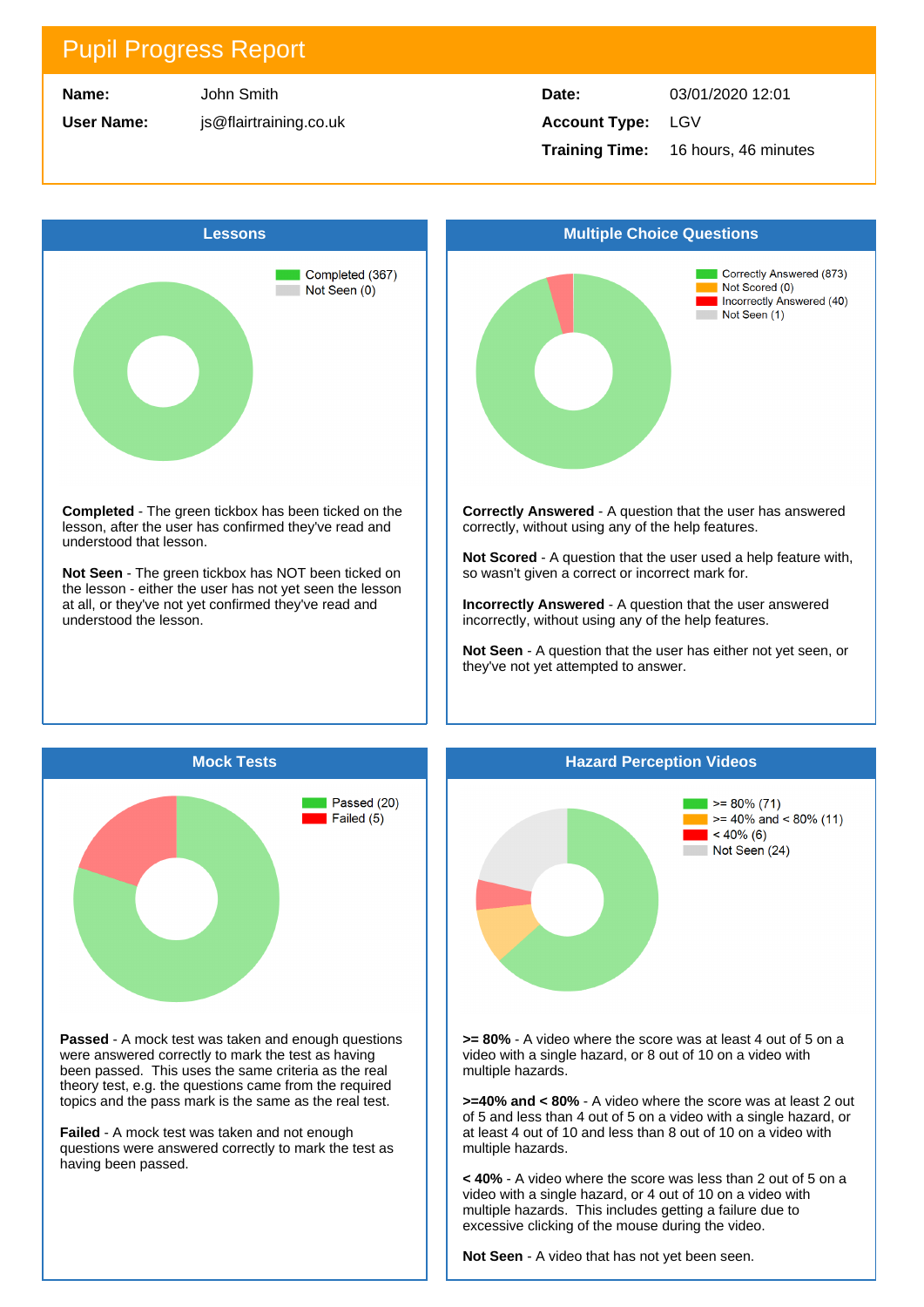**Name:**

**User Name:**

John Smith js@flairtraining.co.uk

| Date:                    | 03/01/2020 12:01                           |
|--------------------------|--------------------------------------------|
| <b>Account Type:</b> LGV |                                            |
|                          | <b>Training Time:</b> 16 hours, 46 minutes |

#### **Lesson Details**

| <b>Topic</b>                    | <b>Number of Lessons</b><br><b>Available</b> | <b>Number of Lessons</b><br><b>Completed</b> | <b>Percent Lessons</b><br><b>Completed of Available</b> |
|---------------------------------|----------------------------------------------|----------------------------------------------|---------------------------------------------------------|
| Accidents                       | 15                                           | 15                                           | 100 %                                                   |
| <b>Braking Systems</b>          | 17                                           | 17                                           | 100 %                                                   |
| Documents                       | 7                                            | 7                                            | 100 %                                                   |
| Drivers' Hours and Rest Periods | 16                                           | 16                                           | 100 %                                                   |
| <b>Environmental Issues</b>     | 17                                           | 17                                           | 100 %                                                   |
| Leaving the Vehicle             | 9                                            | 9                                            | 100 %                                                   |
| Other Road Users                | 33                                           | 33                                           | 100 %                                                   |
| <b>Restricted View</b>          | 20                                           | 20                                           | 100 %                                                   |
| The Driver                      | 55                                           | 55                                           | 100 %                                                   |
| The Road                        | 50                                           | 50                                           | 100 %                                                   |
| <b>Traffic Signs</b>            | 34                                           | 34                                           | 100 %                                                   |
| <b>Vehicle Condition</b>        | 31                                           | 31                                           | 100 %                                                   |
| Vehicle Loading                 | 31                                           | 31                                           | 100 %                                                   |
| Vehicle Weights and Dimensions  | 32                                           | 32                                           | 100 %                                                   |
| <b>Totals</b>                   | 367                                          | 367                                          | 100 %                                                   |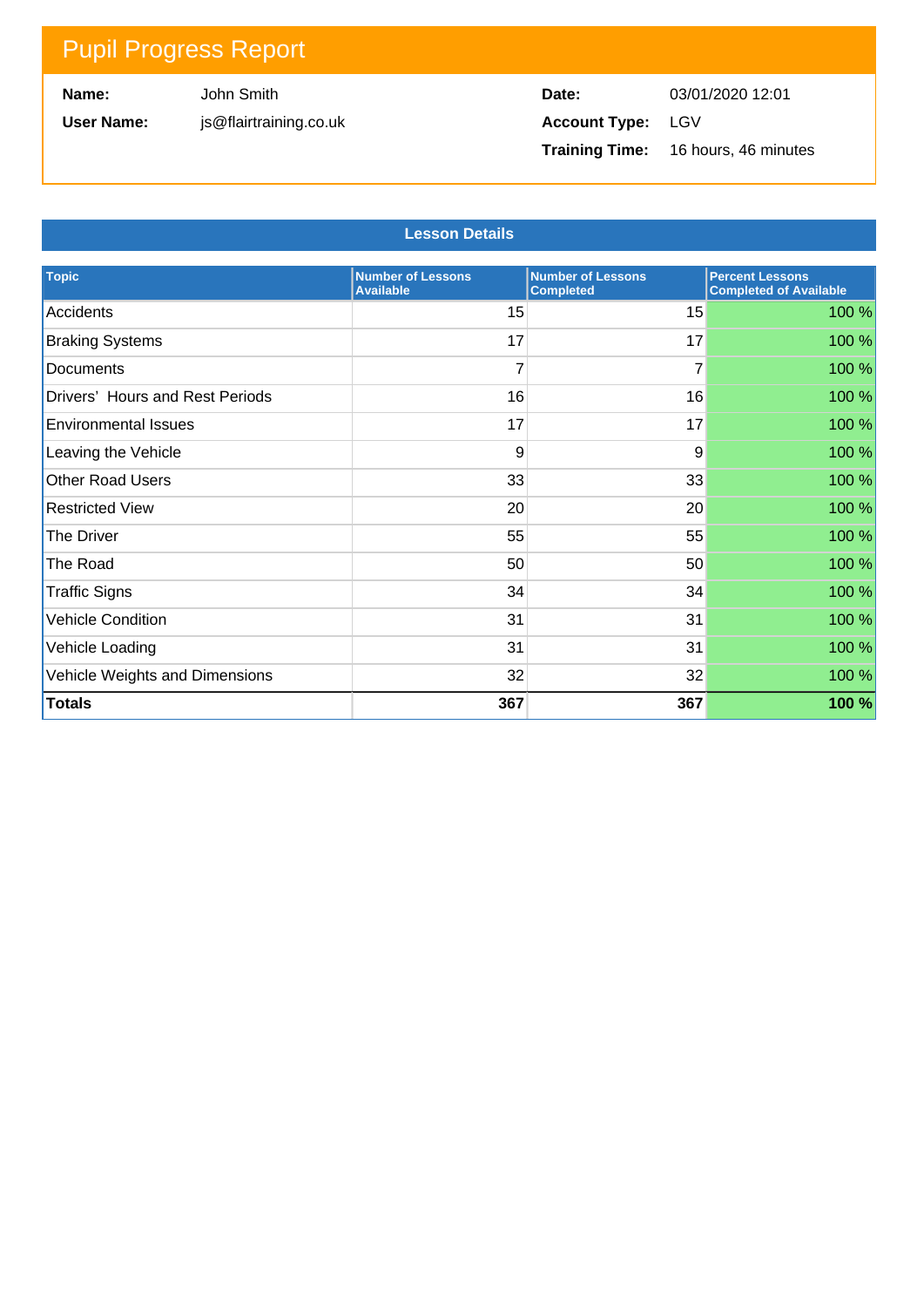**Name:**

**User Name:**

John Smith js@flairtraining.co.uk

| Date:                    | 03/01/2020 12:01                           |
|--------------------------|--------------------------------------------|
| <b>Account Type: LGV</b> |                                            |
|                          | <b>Training Time:</b> 16 hours, 46 minutes |

#### **Multiple Choice Questions Details**

|                                           | <b>Number of Questions</b> |                 |                                                                | <b>Percent of Questions</b>           |                                     |             |                             |                                 |                                      |
|-------------------------------------------|----------------------------|-----------------|----------------------------------------------------------------|---------------------------------------|-------------------------------------|-------------|-----------------------------|---------------------------------|--------------------------------------|
| <b>Topic</b>                              | <b>Available</b>           | <b>Not Seen</b> | <b>Not Scored</b><br>as Used<br><b>Help</b><br><b>Features</b> | <b>Incorrectly</b><br><b>Answered</b> | <b>Correctly</b><br><b>Answered</b> | <b>Seen</b> | Seen Of<br><b>Available</b> | <b>Passed Of</b><br><b>Seen</b> | <b>Passed Of</b><br><b>Available</b> |
| Accidents                                 | 50                         | 0               | $\Omega$                                                       | $\overline{2}$                        | 48                                  | 50          | 100 %                       | 96 %                            | 96 %                                 |
| <b>Braking Systems</b>                    | 59                         | 0               | $\mathbf 0$                                                    |                                       | 58                                  | 59          | 100 %                       | 98 %                            | 98 %                                 |
| Documents                                 | 21                         | 0               | $\mathbf 0$                                                    | $\overline{2}$                        | 19                                  | 21          | 100 %                       | 90 %                            | 90 %                                 |
| Drivers' Hours and<br><b>Rest Periods</b> | 72                         | 0               | $\mathbf 0$                                                    | $\overline{2}$                        | 70                                  | 72          | 100 %                       | 97 %                            | 97 %                                 |
| Environmental<br><b>Issues</b>            | 64                         | 0               | $\mathbf 0$                                                    | 3                                     | 61                                  | 64          | 100 %                       | 95 %                            | 95 %                                 |
| Leaving the Vehicle                       | 20                         | 0               | $\overline{0}$                                                 | 1                                     | 19                                  | 20          | 100 %                       | 95 %                            | 95 %                                 |
| <b>Other Road Users</b>                   | 78                         | 0               | $\mathbf 0$                                                    | 1                                     | 77                                  | 78          | 100 %                       | 99 %                            | 99 %                                 |
| <b>Restricted View</b>                    | 32                         | $\mathbf 0$     | $\mathbf 0$                                                    | 1                                     | 31                                  | 32          | 100 %                       | 97 %                            | 97 %                                 |
| <b>The Driver</b>                         | 98                         | 0               | $\mathbf 0$                                                    | 1                                     | 97                                  | 98          | 100 %                       | 99 %                            | 99 %                                 |
| The Road                                  | 127                        | 0               | $\mathbf 0$                                                    | 5                                     | 122                                 | 127         | 100 %                       | 96 %                            | 96 %                                 |
| <b>Traffic Signs</b>                      | 82                         | 1               | $\mathbf 0$                                                    | 6                                     | 75                                  | 81          | 99 %                        | 93 %                            | 91 %                                 |
| <b>Vehicle Condition</b>                  | 79                         | 0               | $\mathbf 0$                                                    | $\overline{7}$                        | 72                                  | 79          | 100 %                       | 91 %                            | 91 %                                 |
| Vehicle Loading                           | 70                         | 0               | $\mathbf 0$                                                    | 5                                     | 65                                  | 70          | 100 %                       | 93 %                            | 93 %                                 |
| Vehicle Weights<br>and Dimensions         | 62                         | 0               | $\mathbf 0$                                                    | 3                                     | 59                                  | 62          | 100 %                       | 95 %                            | 95 %                                 |
| <b>Totals</b>                             | 914                        | 1               | $\bf{0}$                                                       | 40                                    | 873                                 | 913         | 100 %                       | 96 %                            | 96 %                                 |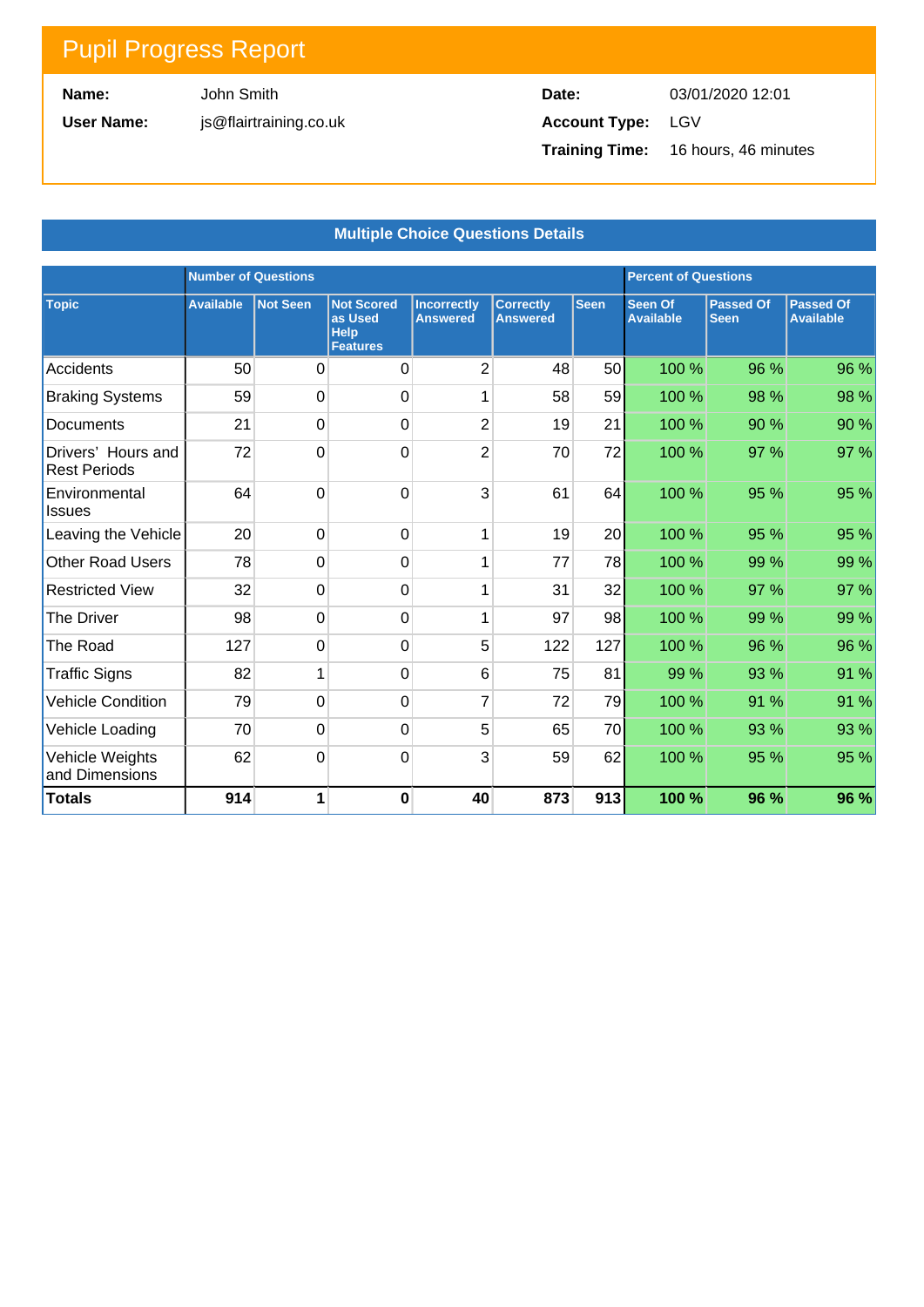**Name:**

**User Name:**

```
John Smith
js@flairtraining.co.uk
```
### **Date:** 03/01/2020 12:01 **Account Type:** LGV **Training Time:** 16 hours, 46 minutes

#### **Mock Test Details**

| <b>Date Taken</b> | <b>Taken on Website / Mobile App</b> | <b>Passed / Failed</b> |
|-------------------|--------------------------------------|------------------------|
| 28/11/2009 14:13  | Website                              | Failed                 |
| 08/12/2011 14:10  | Website                              | Passed                 |
| 12/12/2011 13:11  | Website                              | Passed                 |
| 12/12/2011 13:34  | Website                              | Passed                 |
| 12/12/2011 13:54  | Website                              | Passed                 |
| 13/12/2011 09:06  | Website                              | Passed                 |
| 29/05/2013 11:59  | Website                              | Passed                 |
| 17/06/2013 14:07  | Website                              | Failed                 |
| 18/06/2013 12:52  | Website                              | Passed                 |
| 20/06/2013 12:46  | Website                              | Passed                 |
| 23/07/2013 21:37  | Website                              | Passed                 |
| 23/07/2013 22:24  | Website                              | Passed                 |
| 25/07/2013 02:07  | Website                              | Passed                 |
| 25/07/2013 21:57  | Website                              | Passed                 |
| 29/07/2013 23:17  | Website                              | Passed                 |
| 30/07/2013 22:39  | Website                              | Passed                 |
| 01/08/2013 01:19  | Website                              | Passed                 |
| 02/08/2013 01:20  | Website                              | Passed                 |
| 01/09/2014 10:28  | Website                              | Failed                 |
| 30/09/2016 00:14  | Website                              | Failed                 |
| 22/11/2016 11:03  | Website                              | Passed                 |
| 23/11/2016 09:15  | Website                              | Failed                 |
| 23/11/2016 23:05  | Website                              | Passed                 |
| 24/11/2016 00:28  | Website                              | Passed                 |
| 24/11/2016 06:37  | Website                              | Passed                 |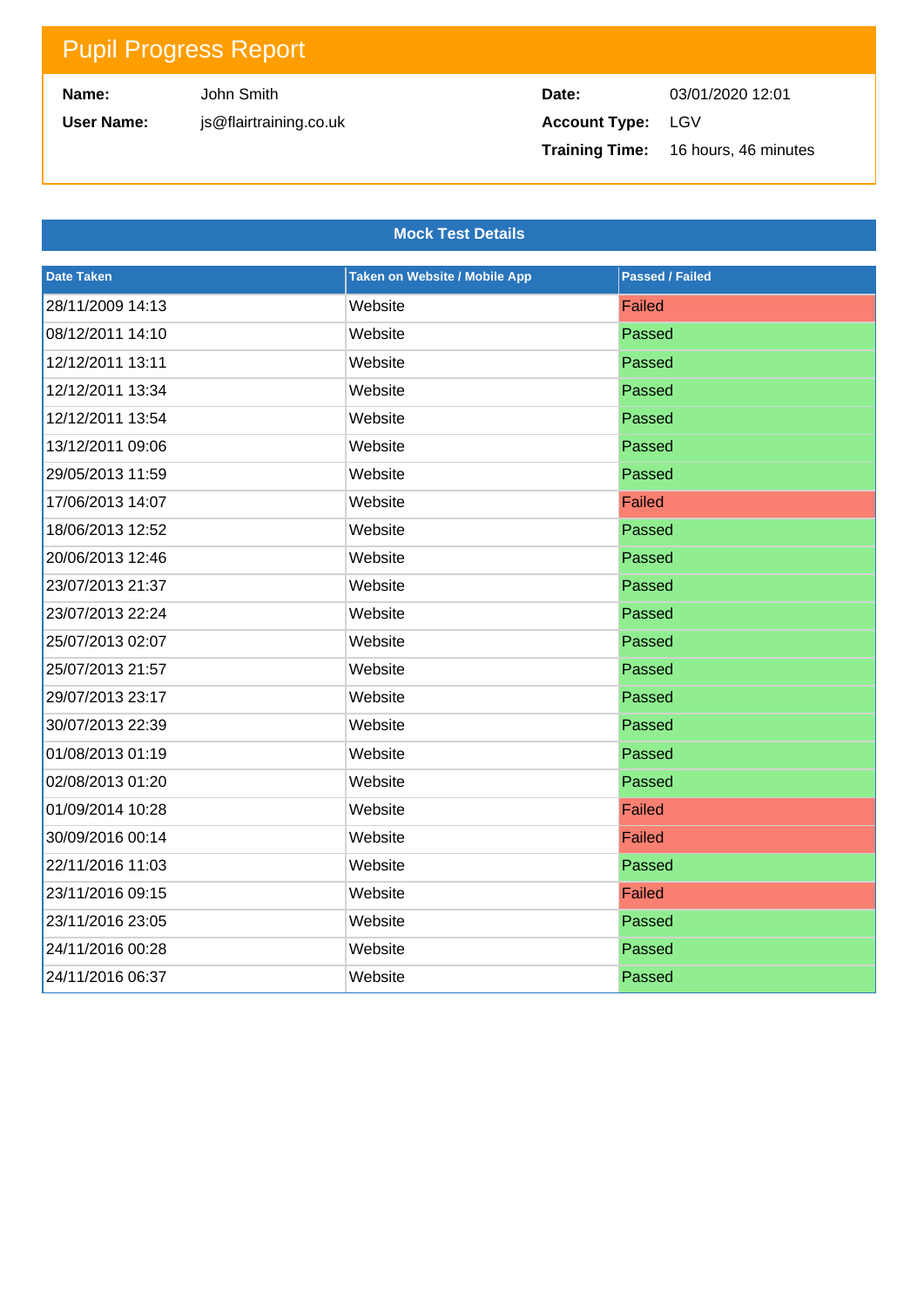**Name:**

**User Name:**

John Smith js@flairtraining.co.uk

| Date:             | 03/01/2020 12:01                           |
|-------------------|--------------------------------------------|
| Account Type: LGV |                                            |
|                   | <b>Training Time:</b> 16 hours, 46 minutes |

| <b>Hazard Perception Video Details</b> |                              |                                                |                      |             |            |                                |             |                     |             |  |
|----------------------------------------|------------------------------|------------------------------------------------|----------------------|-------------|------------|--------------------------------|-------------|---------------------|-------------|--|
|                                        |                              |                                                | <b>First Attempt</b> |             |            | <b>Range Of Attempt Scores</b> |             | <b>Last Attempt</b> |             |  |
| <b>Video Name</b>                      | Number Of<br><b>Attempts</b> | Percent Of<br><b>Attempts</b><br><b>Passed</b> | <b>Score</b>         | <b>Date</b> | <b>Min</b> | Average                        | <b>Max</b>  | <b>Score</b>        | <b>Date</b> |  |
| <b>DVSA</b> Introduction               | 0                            | 0%                                             | 0%                   |             | 0%         | 0%                             | 0%          | 0%                  |             |  |
| DVSA CGI Video 1                       | 1                            | 100 %                                          | 80 %                 | 22/11/2016  | 80 %       | 80 %                           | 80 %        | 80 %                | 22/11/2016  |  |
| DVSA CGI Video 2                       | 1                            | 100 %                                          | 100 %                | 22/11/2016  | 100 %      |                                | 100 % 100 % | 100 %               | 22/11/2016  |  |
| DVSA CGI Video 3                       | 1                            | 100 %                                          | 100 %                | 22/11/2016  | 100 %      |                                | 100 % 100 % | 100 %               | 22/11/2016  |  |
| DVSA CGI Video 4                       | $\overline{2}$               | 50 %                                           | 0%                   | 22/11/2016  | 0%         | 40 %                           | 100 %       | 100 %               | 22/11/2016  |  |
| DVSA CGI Video 5                       | 1                            | 0%                                             | 60 %                 | 22/11/2016  | 60 %       | 60 %                           | 60 %        | 60 %                | 22/11/2016  |  |
| DVSA CGI Video 6                       | 1                            | 100 %                                          | 100 %                | 22/11/2016  | 100 %      | 100 %                          | 100%        | 100 %               | 22/11/2016  |  |
| DVSA CGI Video 7                       | 1                            | 0%                                             | 60 %                 | 22/11/2016  | 60 %       | 60 %                           | 60 %        | 60 %                | 22/11/2016  |  |
| DVSA CGI Video 8                       | 1                            | 0%                                             | 0%                   | 22/11/2016  | 0%         | 0%                             | 0%          | 0%                  | 22/11/2016  |  |
| DVSA CGI Video 9                       | 1                            | 100 %                                          | 100 %                | 22/11/2016  | 100 %      |                                | 100 % 100 % | 100 %               | 22/11/2016  |  |
| DVSA CGI Video 10                      | 1                            | 100 %                                          | 100 %                | 22/11/2016  | 100 %      |                                | 100 % 100 % | 100 %               | 22/11/2016  |  |
| DVSA CGI Video 11                      | 0                            | 0%                                             | 0%                   |             | 0%         | 0%                             | 0%          | 0%                  |             |  |
| DVSA CGI Video 12                      | 0                            | 0%                                             | 0%                   |             | 0%         | 0%                             | 0%          | $0\%$               |             |  |
| DVSA CGI Video 13                      | 0                            | $0\%$                                          | 0%                   |             | 0%         | 0%                             | 0%          | 0%                  |             |  |
| DVSA CGI Video 14                      | 0                            | $0\%$                                          | 0%                   |             | 0%         | 0%                             | 0%          | $0\%$               |             |  |
| DVSA CGI Video 15                      | 0                            | $0\%$                                          | 0%                   |             | 0%         | 0%                             | 0%          | 0%                  |             |  |
| DVSA CGI Video 16                      | 0                            | $0\%$                                          | 0%                   |             | 0%         | 0%                             | 0%          | $0\%$               |             |  |
| DVSA CGI Video 17                      | 0                            | 0%                                             | 0%                   |             | 0%         | 0%                             | 0%          | 0%                  |             |  |
| DVSA CGI Video 18                      | 0                            | 0%                                             | 0%                   |             | 0%         | 0%                             | 0%          | $0\%$               |             |  |
| DVSA CGI Video 19                      | 0                            | 0%                                             | 0%                   |             | 0%         | 0%                             | 0%          | 0%                  |             |  |
| DVSA CGI Video 20                      | 0                            | 0%                                             | $0\%$                |             | 0%         | 0%                             | 0%          | 0%                  |             |  |
| DVSA CGI Video 21                      | 0                            | 0%                                             | 0%                   |             | 0%         | 0%                             | 0%          | $0\%$               |             |  |
| DVSA CGI Video 22                      | 0                            | 0%                                             | 0%                   |             | 0%         | 0%                             | 0%          | $0\%$               |             |  |
| DVSA CGI Video 23                      | 0                            | 0%                                             | 0%                   |             | 0%         | 0%                             | 0%          | 0%                  |             |  |
| DVSA CGI Video 24                      | 0                            | 0%                                             | 0%                   |             | 0%         | 0%                             | 0%          | $0\%$               |             |  |
| DVSA CGI Video 25                      | 0                            | 0%                                             | 0%                   |             | 0%         | 0%                             | 0%          | 0%                  |             |  |
| DVSA CGI Video 26                      | 0                            | 0%                                             | 0%                   |             | 0%         | 0%                             | 0%          | $0\%$               |             |  |
| DVSA CGI Video 27                      | 0                            | 0%                                             | 0%                   |             | 0%         | 0%                             | 0%          | $0\%$               |             |  |
| DVSA CGI Video 28                      | 0                            | 0%                                             | 0%                   |             | 0%         | 0%                             | 0%          | $0\%$               |             |  |
| DVSA CGI Video 29                      | 0                            | 0%                                             | 0%                   |             | 0%         | 0%                             | 0%          | $0\%$               |             |  |
| DVSA CGI Video 30                      | 0                            | 0%                                             | 0%                   |             | 0%         | 0%                             | 0%          | $0\%$               |             |  |
| DVSA CGI Video 31                      | 0                            | 0%                                             | 0%                   |             | 0%         | 0%                             | 0%          | $0\%$               |             |  |
| DVSA CGI Video 32                      | 0                            | 0%                                             | 0%                   |             | 0%         | 0%                             | 0%          | $0\%$               |             |  |
| DVSA CGI Video 33                      | $\overline{0}$               | 0%                                             | 0%                   |             | 0%         | 0%                             | 0%          | 0%                  |             |  |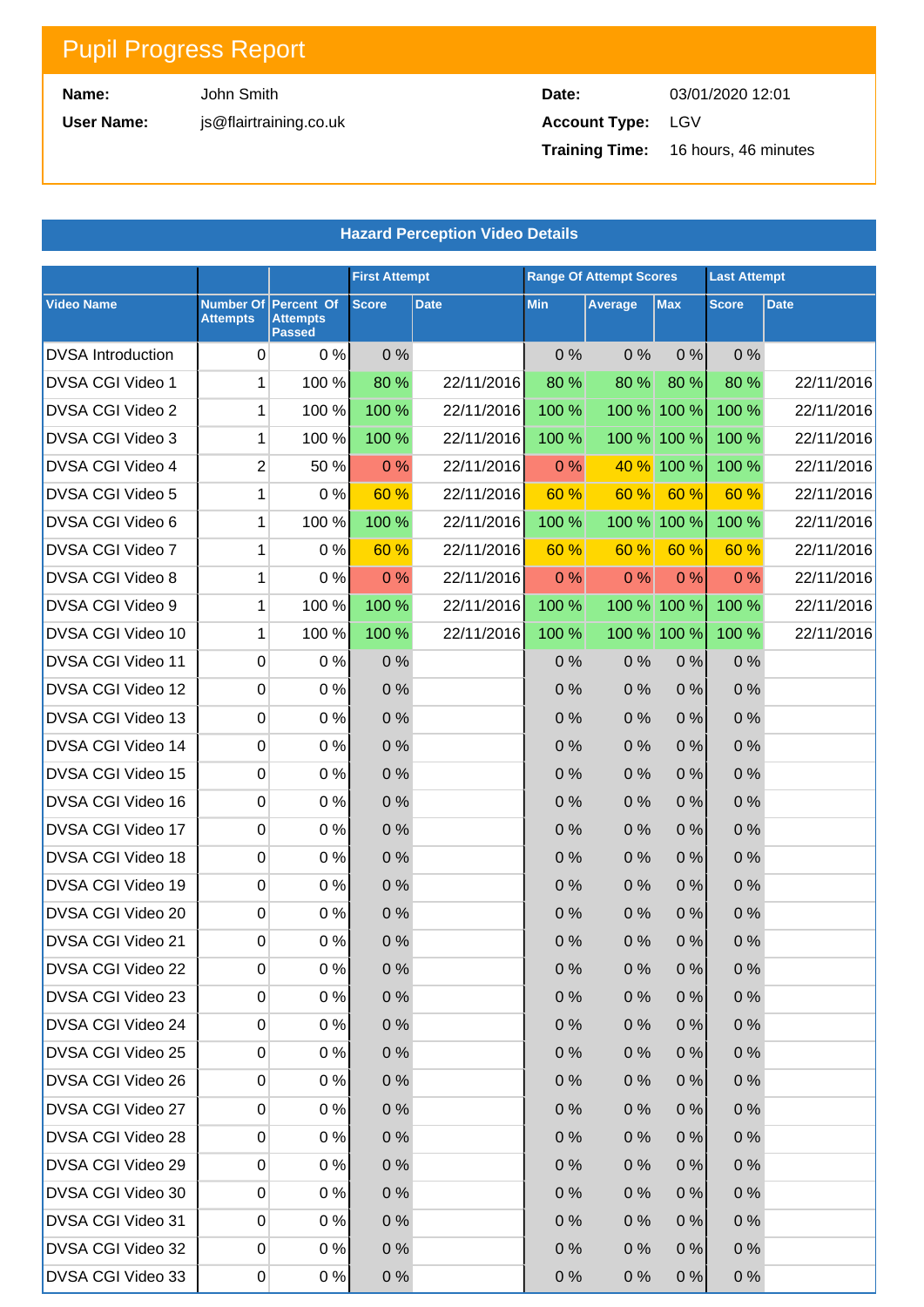**Name:**

**User Name:**

John Smith js@flairtraining.co.uk

**Date:** 03/01/2020 12:01 **Account Type:** LGV **Training Time:** 16 hours, 46 minutes

|                     |                         |                                                          | <b>First Attempt</b> |                                      |            | <b>Range Of Attempt Scores</b> |              | <b>Last Attempt</b> |             |
|---------------------|-------------------------|----------------------------------------------------------|----------------------|--------------------------------------|------------|--------------------------------|--------------|---------------------|-------------|
| <b>Video Name</b>   | <b>Attempts</b>         | Number Of Percent Of<br><b>Attempts</b><br><b>Passed</b> | <b>Score</b>         | <b>Date</b>                          | <b>Min</b> | Average                        | <b>Max</b>   | <b>Score</b>        | <b>Date</b> |
| DVSA CGI Video 34   | 0                       | 0%                                                       | 0%                   |                                      | 0%         | 0%                             | 0%           | 0%                  |             |
| <b>DVSA Video 1</b> | 20                      | 50 %                                                     | 0%                   | 08/10/2010                           | 0%         | 40 %                           | 100 %        | 100 %               | 28/09/2012  |
| <b>DVSA Video 2</b> | 14                      | 86 %                                                     | 0%                   | 21/11/2011                           | 0%         |                                | 80 % 100 %   | 100 %               | 28/09/2012  |
| <b>DVSA Video 3</b> | 14                      | 71 %                                                     | 0%                   | 21/11/2011                           | 0%         | 60 %                           | 100 %        | 100 %               | 28/09/2012  |
| <b>DVSA Video 4</b> | 35                      | 40 %                                                     | 0%                   | 21/11/2011                           | 0%         | 40 %                           | 100 %        | 40 %                | 28/09/2012  |
| <b>DVSA Video 5</b> | 13                      | 77 %                                                     | 0%                   | 21/11/2011                           | 0%         | 60 %                           | 100 %        | 80 %                | 28/09/2012  |
| DVSA Video 6        | 13                      | 62 %                                                     | 0%                   | 21/11/2011                           | 0%         | 60 %                           | 100 %        | 60 %                | 28/09/2012  |
| DVSA Video 7        | 13                      | 62 %                                                     | 0%                   | 08/10/2010                           | 0%         | 60 %                           | 100 %        | 80 %                | 28/09/2012  |
| <b>DVSA Video 8</b> | 16                      | 31 %                                                     | 0%                   | 21/11/2011                           | 0%         | 20 %                           | 100 %        | 20 %                | 28/09/2012  |
| DVSA Video 9        | 12                      | 75 %                                                     | 0%                   | 21/11/2011                           | 0%         | 60 %                           | 100 %        | 80 %                | 28/09/2012  |
| DVSA Video 10       | 14                      | 64 %                                                     | 0%                   | 08/10/2010                           | 0%         | 60 %                           | 100 %        | 60 %                | 28/09/2012  |
| Video 1             | $\mathfrak{S}$          | 67%                                                      | 100 %                | 01/08/2013                           | 60 %       |                                | 80 % 100 %   | 60 %                | 29/06/2016  |
| Video 2             | $\overline{2}$          | 100 %                                                    | 100 %                | 01/08/2013                           | 100 %      |                                | 100 % 100 %  | 100 %               | 19/08/2013  |
| Video 3             | $\overline{\mathbf{4}}$ | 75 %                                                     | 100 %                | 01/08/2013                           | 0%         | 60 %                           | 100 %        | 100 %               | 19/08/2013  |
| Video 4             | $\overline{2}$          | 50%                                                      | 80 %                 | 01/08/2013                           | 60 %       | 60 %                           | 80 %         | 60 %                | 19/08/2013  |
| Video 5             | $\overline{2}$          | 50%                                                      | 100 %                | 01/08/2013                           | 60 %       |                                | 80 % 100 %   | 60 %                | 19/08/2013  |
| Video 6             | $\overline{2}$          | 100 %                                                    | 100 %                | 01/08/2013                           | 80 %       |                                | 80 % 100 %   | 80 %                | 19/08/2013  |
| Video 7             | $\overline{2}$          | 100 %                                                    | 100 %                | 01/08/2013                           | 80 %       |                                | 80 % 100 %   | 80 %                | 19/08/2013  |
| Video 8             | $\overline{2}$          | 100 %                                                    | 100 %                | 01/08/2013                           | 100 %      |                                | 100 % 100 %  | 100 %               | 19/08/2013  |
| Video 9             | $\overline{2}$          | 100%                                                     | 100 %                | 01/08/2013                           | 100 %      |                                | 100 % 100 %  | 100 %               | 19/08/2013  |
| Video 10            | $\overline{2}$          | $100 \%$                                                 | 100 %                | 01/08/2013                           | 80 %       |                                | 80 % 100 %   | 80 %                | 19/08/2013  |
| Video 11            | $\overline{4}$          | 75 %                                                     | 80 %                 | 01/08/2013                           | 0%         |                                | 60 % 100 %   | 100 %               | 22/11/2016  |
| Video 12            | 3                       |                                                          | 100 % 100 %          | $01/08/2013$ 100 % 100 % 100 % 100 % |            |                                |              |                     | 22/11/2016  |
| Video 13            | 3                       | $100 \%$                                                 | 100 %                | 01/08/2013                           | 100 %      |                                | 100 % 100 %  | 100 %               | 22/11/2016  |
| Video 14            | 4                       | $100 \%$                                                 | 100 %                | 01/08/2013                           | 100 %      |                                |              | 100 % 100 % 100 %   | 22/11/2016  |
| Video 15            | 3                       | $100 \%$                                                 | 100 %                | 01/08/2013                           | 80 %       |                                | 80 % 100 %   | 100%                | 22/11/2016  |
| Video 16            | 4                       | 75%                                                      | 0%                   | 01/08/2013                           | 0%         |                                | $60\%$ 100 % | 100 %               | 22/11/2016  |
| Video 17            | 4                       | $100 \%$                                                 | 100 %                | 01/08/2013                           | 100 %      |                                | 100 % 100 %  | 100 %               | 22/11/2016  |
| Video 18            | 3                       | $100 \%$                                                 | 90 %                 | 01/08/2013                           | 90 %       |                                | 90 % 100 %   | 100 %               | 22/11/2016  |
| Video 19            | 3                       | $100 \%$                                                 | 80 %                 | 01/08/2013                           | 80 %       |                                | 80 % 100 %   | 100 %               | 22/11/2016  |
| Video 20            | 3                       | $100 \%$                                                 | 80 %                 | 01/08/2013                           | 80 %       |                                | 80 % 100 %   | 100 %               | 22/11/2016  |
| Video 21            | 2                       | $100 \%$                                                 | 100 %                | 20/08/2013                           | 100 %      |                                | 100 % 100 %  | 100 %               | 22/11/2016  |
| Video 22            | $\mathbf{3}$            | 0%                                                       | 30 %                 | 20/08/2013                           | 10 %       | 30 %                           | 50%          | 10%                 | 22/11/2016  |
| Video 23            | 3                       | $100 \%$                                                 | 80 %                 | 20/08/2013                           | 80 %       |                                | 80 % 100 %   | 100 %               | 13/02/2019  |
| Video 24            | 1                       | $100 \%$                                                 | 100 %                | 20/08/2013                           | 100 %      |                                | 100 % 100 %  | 100 %               | 20/08/2013  |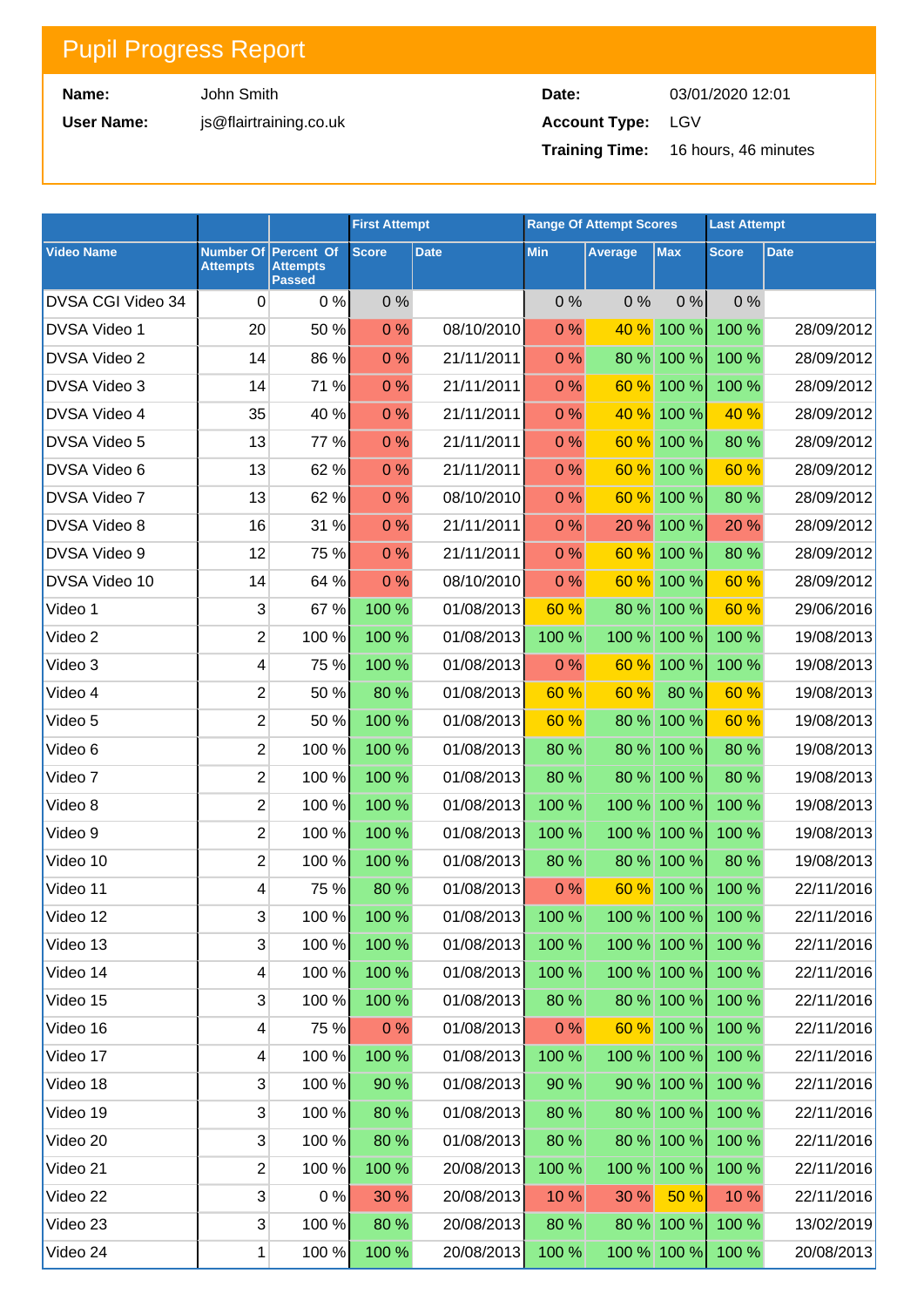**Name:**

**User Name:**

John Smith js@flairtraining.co.uk

| Date:                    | 03/01/2020 12:01                           |
|--------------------------|--------------------------------------------|
| <b>Account Type:</b> LGV |                                            |
|                          | <b>Training Time:</b> 16 hours, 46 minutes |

|                   |                                     |                                                | <b>First Attempt</b> |             | <b>Range Of Attempt Scores</b> |         | <b>Last Attempt</b>  |              |             |
|-------------------|-------------------------------------|------------------------------------------------|----------------------|-------------|--------------------------------|---------|----------------------|--------------|-------------|
| <b>Video Name</b> | <b>Number Of</b><br><b>Attempts</b> | Percent Of<br><b>Attempts</b><br><b>Passed</b> | <b>Score</b>         | <b>Date</b> | <b>Min</b>                     | Average | <b>Max</b>           | <b>Score</b> | <b>Date</b> |
| Video 25          | $\overline{2}$                      | 100 %                                          | 100 %                | 20/08/2013  | 80 %                           |         | 80 % 100 %           | 80 %         | 22/11/2016  |
| Video 26          | 1                                   | 100 %                                          | 100 %                | 20/08/2013  | 100 %                          |         | 100 % 100 %          | 100 %        | 20/08/2013  |
| Video 27          | 1                                   | 100 %                                          | 100 %                | 20/08/2013  | 100 %                          |         | 100 % 100 %          | 100 %        | 20/08/2013  |
| Video 28          | 1                                   | 100 %                                          | 80 %                 | 20/08/2013  | 80 %                           | 80 %    | 80 %                 | 80 %         | 20/08/2013  |
| Video 29          | $\overline{2}$                      | 100 %                                          | 100 %                | 20/08/2013  | 100 %                          |         | 100 % 100 %          | 100 %        | 22/11/2016  |
| Video 30          | 1                                   | 100 %                                          | 100 %                | 20/08/2013  | 100 %                          |         | 100 % 100 %          | 100 %        | 20/08/2013  |
| Video 31          | 3                                   | 100 %                                          | 80 %                 | 02/08/2013  | 80 %                           |         | 80 % 100 %           | 100 %        | 23/11/2016  |
| Video 32          | 3                                   | 100 %                                          | 80 %                 | 02/08/2013  | 80 %                           |         | 80 % 100 %           | 100 %        | 12/12/2018  |
| Video 33          | 3                                   | 100 %                                          | 80 %                 | 02/08/2013  | 80 %                           |         | 80 % 100 %           | 80 %         | 23/11/2016  |
| Video 34          | 3                                   | 67 %                                           | 80 %                 | 02/08/2013  | 0%                             | 60 %    | 100 %                | 100 %        | 20/08/2013  |
| Video 35          | 3                                   | 100 %                                          | 80 %                 | 02/08/2013  | 80 %                           |         | 80 % 100 %           | 80 %         | 23/11/2016  |
| Video 36          | 1                                   | 100 %                                          | 80 %                 | 20/08/2013  | 80 %                           | 80 %    | 80 %                 | 80 %         | 20/08/2013  |
| Video 37          | 1                                   | 100 %                                          | 100 %                | 20/08/2013  | 100 %                          |         | 100 % 100 %          | 100 %        | 20/08/2013  |
| Video 38          | 1                                   | 100 %                                          | 100 %                | 20/08/2013  | 100 %                          |         | 100 % 100 %          | 100 %        | 20/08/2013  |
| Video 39          | 1                                   | 100 %                                          | 80 %                 | 20/08/2013  | 80 %                           | 80 %    | 80 %                 | 80 %         | 20/08/2013  |
| Video 40          | 1                                   | 100 %                                          | 100 %                | 20/08/2013  | 100 %                          |         | 100 % 100 %          | 100 %        | 20/08/2013  |
| Video 41          | $\overline{2}$                      | 100 %                                          | 100 %                | 01/08/2013  | 100 %                          |         | 100 % 100 %          | 100 %        | 20/08/2013  |
| Video 42          | 4                                   | 100 %                                          | 100 %                | 01/08/2013  | 100 %                          |         | 100 % 100 %          | 100 %        | 03/07/2018  |
| Video 43          | 3                                   | 67 %                                           | 40 %                 | 01/08/2013  | 40 %                           | 60 %    | 80 %                 | 80 %         | 20/08/2013  |
| Video 44          | 3                                   | 33 %                                           | 100 %                | 01/08/2013  | 60 %                           | 60 %    | 100 %                | 60 %         | 23/01/2015  |
| Video 45          | $\overline{2}$                      | 100 %                                          | 100 %                | 01/08/2013  | 100 %                          |         | 100 % 100 %          | 100 %        | 20/08/2013  |
| Video 46          | 4                                   | 50 %                                           | 80 %                 | 01/08/2013  | 40 %                           | 60 %    | 100 %                | 40 %         | 03/07/2018  |
| Video 47          | $\overline{4}$                      | 50%                                            | 100 %                | 01/08/2013  | 0%                             |         | $\frac{40\%}{100\%}$ | 0%           | 03/07/2018  |
| Video 48          | 2                                   | 100 %                                          | 80 %                 | 01/08/2013  | 80 %                           |         | $90\%$ 100 %         | 100 %        | 20/08/2013  |
| Video 49          | 2                                   | 100 %                                          | 100 %                | 01/08/2013  | 100 %                          |         | 100 % 100 %          | 100 %        | 20/08/2013  |
| Video 50          | 3                                   | 67%                                            | 80 %                 | 01/08/2013  | 60%                            |         | $80\%$ 100 %         | 60%          | 03/07/2018  |
| Video 51          | 2                                   | 100 %                                          | 100 %                | 01/08/2013  | 100 %                          |         | 100 % 100 %          | 100 %        | 20/08/2013  |
| Video 52          | 2                                   | $100 \%$                                       | 80 %                 | 01/08/2013  | 80 %                           |         | 80 % 100 %           | 100 %        | 20/08/2013  |
| Video 53          | 2                                   | 100 %                                          | 100 %                | 01/08/2013  | 100 %                          |         | 100 % 100 %          | 100%         | 20/08/2013  |
| Video 54          | 2                                   | 100 %                                          | 100 %                | 02/08/2013  | 100 %                          |         | 100 % 100 %          | 100 %        | 20/08/2013  |
| Video 55          | 3                                   | 100 %                                          | 80 %                 | 02/08/2013  | 80 %                           |         | 80 % 100 %           | 100%         | 08/12/2018  |
| Video 56          | 2                                   | 100 %                                          | 100 %                | 02/08/2013  | 100 %                          |         | 100 % 100 %          | 100%         | 20/08/2013  |
| Video 57          | 3                                   | 100 %                                          | 80 %                 | 02/08/2013  | 80 %                           | 80 %    | 80%                  | 80 %         | 14/11/2016  |
| Video 58          | 2                                   | 100 %                                          | 100 %                | 01/08/2013  | 100 %                          |         | 100 % 100 %          | 100 %        | 20/08/2013  |
| Video 59          | 3                                   | 67 %                                           | 60 %                 | 01/08/2013  | 60%                            |         | 80 % 100 %           | 100 %        | 20/08/2013  |